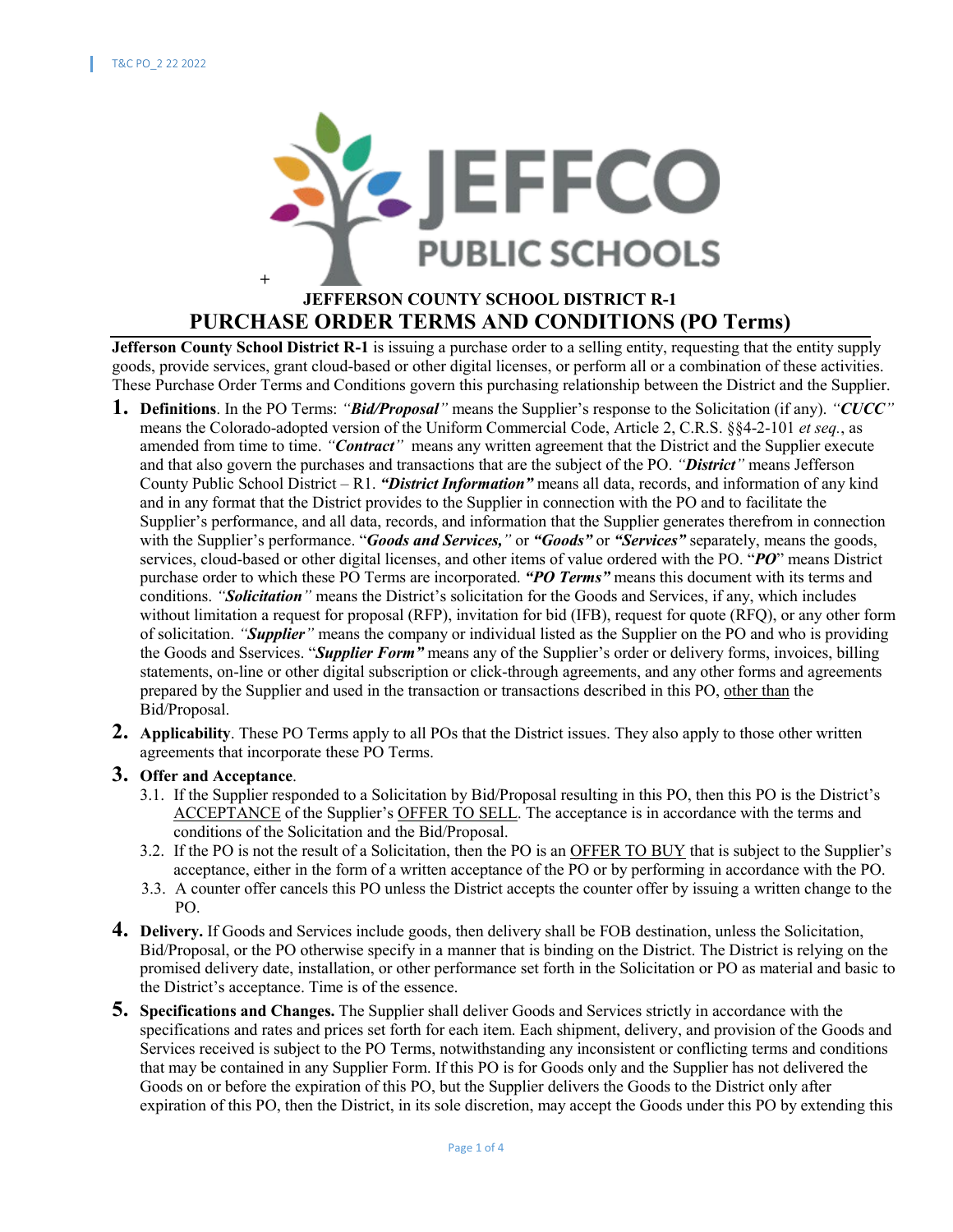PO and delivering the modification to the Supplier. If the District does not extend this PO for any reason, then the Goods delivered after expiration of this PO shall be deemed rejected, the Supplier shall arrange the return of all delivered goods at the Supplier's sole expense, and the District shall have no liability for any such Goods.

- **6. Cancellation and District's Rights in Case of Supplier Non-Performance.** The District may cancel the PO or any part thereof at any time before the shipment of Goods or the delivery of the Services that are subject to cancellation. The District's written notice sent to the Supplier will make cancellation effective as of the date and time when the Supplier receives such notice, except that the District may provide oral notice given to the Supplier by telephone or in person to provide advance notice of the District's intent to cancel. Oral notice is effective cancellation so long as the District sends a writing no later than 24 hours after having given oral notice. If the Supplier fails to deliver as and when promised, the District, in its sole discretion, may cancel the PO, or any part thereof, without prejudice to its other rights, return all or part of any shipment if and so made, and charge the Supplier with any loss or expense sustained as a result of such failure to deliver as promised.
- **7. Quality.** All Goods and Services delivered pursuant to this PO shall strictly conform to the Bid/Proposal or, if no Bid/Proposal, to the specifications set forth in the PO, and shall be of the quality specified. The District will accept no deviation or substitution unless the District consents in writing before such deviation or substitution is made. In the event no quality is specified, the Goods and Services shall be at least equal to the standards of the industry. The District may conduct such tests and inspections as it deems necessary to assure the Supplier's compliance with the terms of this PO. The District shall be the sole judge in determining "equals" with regard to quality and price. All Goods and Services delivered shall be newly manufactured and the current model, unless otherwise specified in the Bid/Proposal or this PO.
- **8. Warranties.** In addition to any warranties required by the Solicitation, contained in the Bid/Proposal (if any), or both, all provisions and remedies of the CUCC relating to implied and express warranties are incorporated herein.
- **9. Inspection and Acceptance.** The District's final acceptance is contingent upon completion of all applicable inspection procedures. If the Goods and Services fail to meet any inspection requirements, the District may exercise all of its rights, including those provided in the CUCC. The District may inspect the Goods and Services at all reasonable times and places.
- **10.Safety Information and Recovered Materials.** All chemicals, equipment and materials proposed or used in the satisfaction of the terms of this PO shall conform to the standards and requirements of the Occupational Safety and Health Act of 1970, as it may have been and bee amended from time to time. The Supplier shall furnish all Material Safety Data Sheets ("*MSDS*") for any regulated chemicals, equipment or hazardous materials at the time of delivery. Failure to provide this information may result in delay of payment. The Supplier shall comply with §6002 of the Solid Waste Disposal Act, as amended by the Resource Conservation and Recovery Act, concerning procurement of items for contracts above a certain dollar amount with the highest percentage of recovered materials practicable, consistent with maintaining a satisfactory level of competition, and other requirements, as set forth Environmental Protection Agency regulations at 40 CFR Part 247.
- **11.Payment**. The District will pay the Supplier for amounts due after the District receives and accepts the Goods and Services and receives a correct invoice for the Goods and Services.
- **12.Supplier Forms and On-line Click-Through, Click-Wrap, and Browse-Wrap Agreements:** Any provisions contained in a Contract, Supplier Forms, or the BID/Proposal are **VOID** *ab initio* if and to the extent any such provisions purport to:
	- 12.1.Require the District to indemnify others.
	- 12.2.Subject the District to binding arbitration or other methods of extra-judicial dispute resolution.
	- 12.3.Waive the District's right to jury trial.
	- 12.4.Waive any other legal right of the District.
	- 12.5.Grant any rights to the District's intellectual property.
	- 12.6.Permit the use of the District's name, logos, or reputation.
	- 12.7.Limit liability for (i) infringement of intellectual property rights of the District or any other persons, or (ii) bodily injury, death, or damage to tangible property.
	- 12.8.Limit liability of the Supplier or another person in such a manner that it reduces or removes otherwise available insurance coverage or otherwise applicable indemnification obligations to the District.
	- 12.9.Subject the District to a jurisdiction, venue, or law other than that of and in Colorado.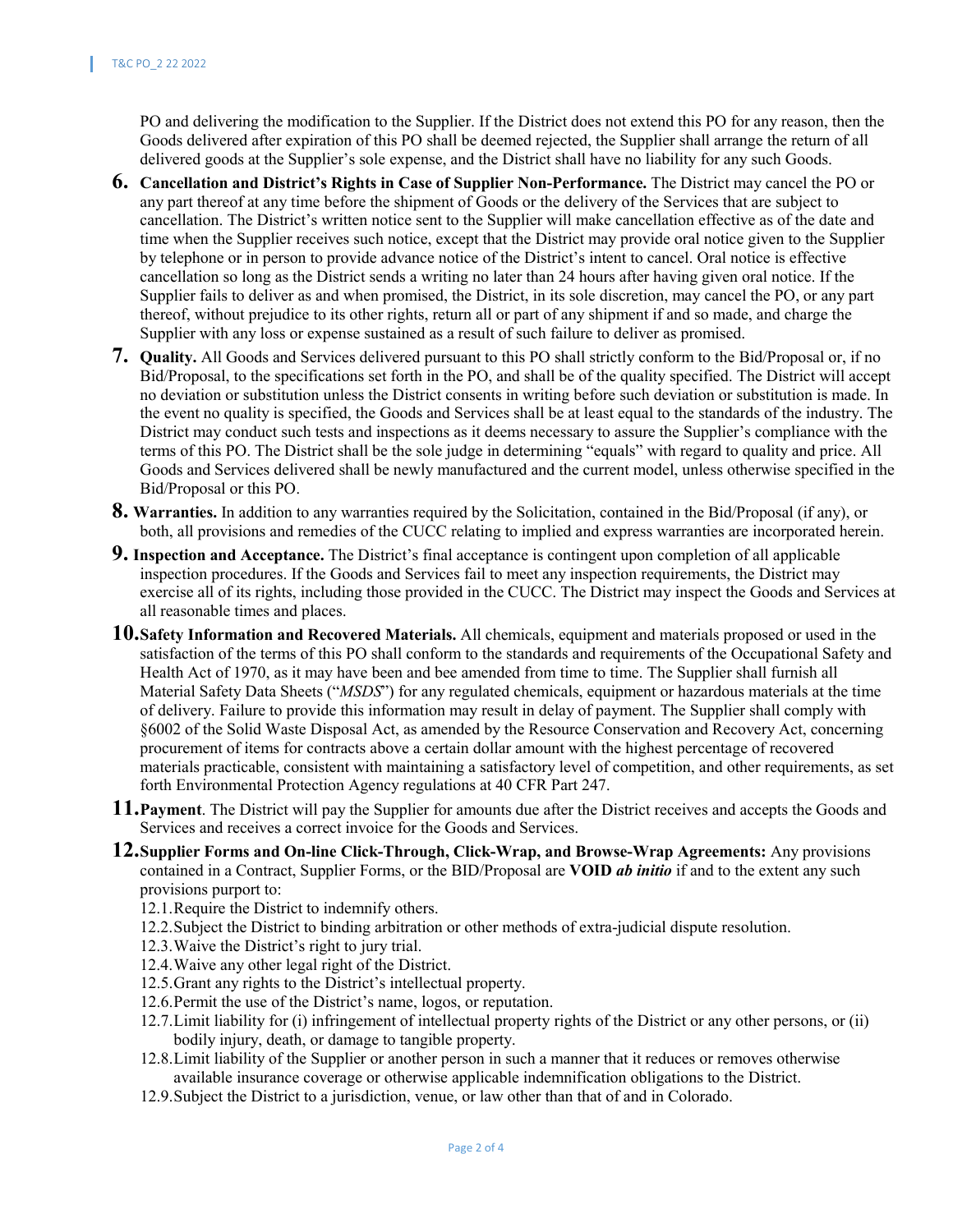- **13.Use of District Information.** The District owns and continues to own District Information. When the District so requests, the Supplier shall, as directed, return or securely destroy District Information in the Supplier's possession, and if return occurs, the Supplier shall return District Information in such a format as the District requires. The Supplier shall: (i) use District Information only for the District's benefit and only as extent needed to perform under the PO or the Bid/Proposal or both; (ii) disclose District Information only as permitted by the District under the PO, Bid/Proposal, or other Contract as applicable; and (iii) shall NOT use District Information to conduct external research, as that term is defined by District policy IGB/IBG-R. To the extent applicable to the PO and the Goods and Services, the Service Provider shall comply with the following: (i) the Family Educational Rights and Privacy Act, 20 U.S.C. § 1232g and 34 CFR Part 99, concerning the confidentiality and release of student records and data, as reflected in District Policy JRA/JRC; and with the provisions of 20 U.S.C. § 1232h, as reflected in District Policy JLDAC, concerning the need to obtain written consent of the parent prior to subjecting a student to a certain manner of survey, analysis, or evaluation, and concerning the provision of psychological services; (ii) the Children's' Online Privacy Protections Act (COPPA); and (iii) if the PO is for school services, as that term is defined in C.R.S. §22-16-103(7)(a), or the Supplier is or becomes a school service contract provider, as that term is defined in C.R.S.§22-16-103(8), or both, then the Supplier shall comply with the applicable requirements of the Colorado Student Data Transparency and Security Act, C.R.S. §§ 22-16-101 *et seq.*
- **14.Insurance**. If this PO is issued as the result of a Solicitation, Bid/Proposal, contract, or all or a combination of all, then the Supplier shall maintain insurance as required thereunder. If there are no other insurance requirements, then the Supplier shall maintain insurance coverage in types and amounts that are, at a minimum, customary and reasonable for the business and industry in which the Supplier is operating, and shall include, at a minimum: (i) workers compensation insurance as required by law; and (ii) general liability insurance in coverage amounts sufficient to cover liability exposure resulting from performance under the PO, and naming the District, its officers, directors, agents, and employees additional insured. The Supplier shall provide evidence of any such required insurance coverage upon the District's request.
- **15.Federal Funding.** The Goods and Services, the PO, or the purchases that are the subject of the BID/Proposal are, or in the future may be funded, in whole or in part, with federal grant or other funds. If so and when, then the Federal Provisions located on the District website apply: https://www.jeffcopublicschools.org/about/finance/purchasing/information for vendors.
- **16.Separate Contract.** If the District and the Provider enter into a Contract, then that Contract governs any conflict or inconsistency between the terms of the Contract and the PO Terms, except that Section 11 of these PO Terms prevail.

## **17.District Specific Provisions.**

- 17.1.*Availability of Funds*. Financial obligations of the District payable after the current fiscal year of the District are contingent upon funds for that purpose being appropriated, budgeted, and otherwise made available.
- 17.2.*Compliance with Law*. The The Supplier shall comply with all laws that govern the PO, the purchases that are the subject of the BID/Proposal and the PO, and the Supplier's performance thereunder.
- 17.3.*Governing Law*. The laws of Colorado govern. Actions to enforce any rights under the PO shall be brought in a court of competent jurisdiction in Jefferson County, Colorado. The CCUC does apply, and the United Nations Convention on Contracts for the International Sale of Goods and Services does NOT apply to this PO.
- 17.4.*Governmental Immunity*. The PO shall NOT be construed or interpreted as a waiver, express or implied, of any of the immunities, rights, benefits, protections, or other provisions, of the Colorado Governmental Immunity Act, §24-10-101 *et seq.* C.R.S., or the Federal Tort Claims Act, 28 U.S.C. Pt. VI, Ch. 171 and 28 U.S.C. 1346(b).
- 17.5.*Indemnification from Supplier (not applicable where the Supplier is a Colorado governmental entity, or a non-Colorado governmental entity prohibited by law from indemnifying others)*. The Supplier indemnifies the District against and holds the District harmless from all claims, suits, actions, damages, or liabilities of any kind asserted by third parties against the District and arising from the Supplier's performance under the PO and Bid/Proposal (if any). In the event any Goods and Services are covered by or infringe upon any intellectual property of third parties (including, without limitation, patents, copyrights, trademarks, trade dress, or application therefor), the Supplier indemnifies the District against and holds the District harmless from all claims, suits, actions, damages, or liabilities of any kind asserted by third parties against the District resulting from such